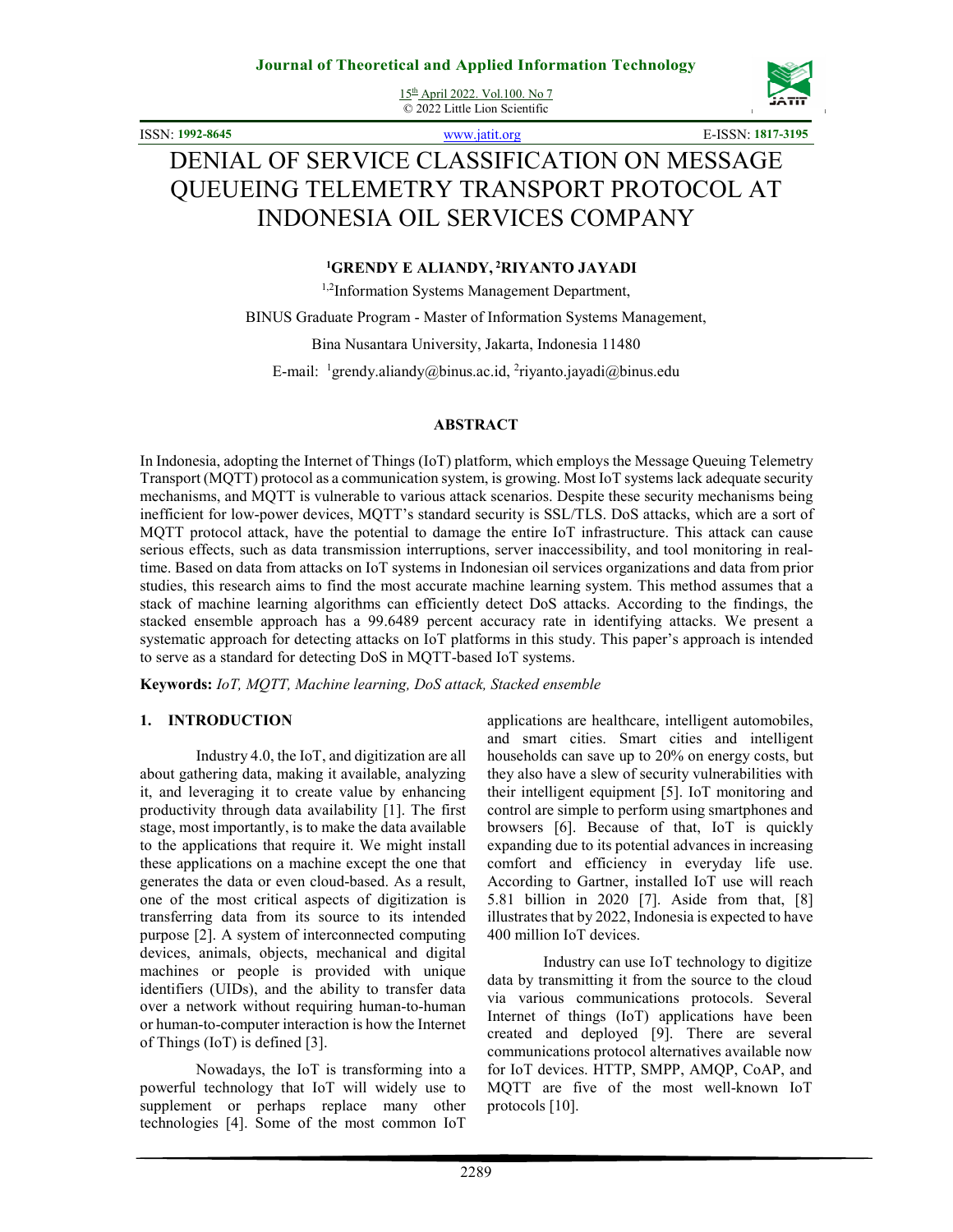15th April 2022. Vol.100. No 7 © 2022 Little Lion Scientific

|                 |     | $\sim$ 2022 DRUG DRUG Decretion |  |   |  |                  |  |
|-----------------|-----|---------------------------------|--|---|--|------------------|--|
| ISSN: 1992-8645 |     |                                 |  |   |  | -ISSN: 1817-3195 |  |
|                 | . . | .                               |  | . |  |                  |  |

Furthermore, several factors should be considered when choosing the most effective message protocol, including energy efficiency, performance, reliability, and resource utilization [11]. The MQTT protocol is one of the better alternatives for functionality, reliability, and the ability to obtain multicast communications [12]. MQTT is the most frequently used protocol, yet it has the lowest security among the MQTT protocols. Based on this analysis, we must enhance the MQTT protocol's security by understanding the types of attacks that might occur. According to [13], although the MQTT protocol is the most widely used, it has the least secure security of the MQTT protocols. Based on these findings, we should improve the MQTT protocol's security to survive possible attacks.

# **2. RELATED WORKS**

Study [14] designed numerous attack scenarios on the MQTT protocol to explore what kind of attacks are possible. We can minimize the known types of attacks for prevention. Study [15] performed multiclass classification to detect attacks on the MQTT-IoT protocol. DoS attacks are one of the most severe security risks to be considered [16]. The study [17] created a lightweight security mechanism that handles DoS attacks on the MQTT protocol. Study [18] presents various security threats and issues at multiple layers of IoT application: sensing layer, middleware layer, gateway, and application layer, and find open problems that stem from the solution itself. Another work suggests an IoT surveillance system with sensor nodes and actuators exchanging data via a secure MQTT protocol[19].

The efficacy of six machine learning algorithms for detecting MQTT-based risks was tested in the study[20]. By comparing six machine learning algorithms, it was discovered that one-way and two-way features are better suitable for discriminating between benign and MQTT-based attacks for categorization. The study [21] proposed a system for detecting MQTT DoS attacks based on machine learning. The research technique began with defining a DoS attack model, followed by developing a framework that included a feature extraction engine, a network traffic generator, and a machine learning-based DoS attack traffic classifier. The study[22] MQTT dataset focusing on the MQTT protocol was presented, validated by a hypothetical detection system, and compared to a legitimate dataset including cyberattacks against the MQTT network.

Based on this information, the security of the MQTT protocol must be improved by understanding the types of attacks that can occur. Then, in [23], various attack scenarios on the MQTT protocol were created to determine the types of attacks conducted on the protocol. Mitigation can be done for prevention based on known types of attacks, and [15] performed multiclass classification to detect attacks on the MQTT protocol. MQTT is a popular protocol for IoT and Industry 4.0 applications. It's an interesting fit for many of these applications. However, the protocol has some limitations that we should recognize, including only "fire and forget" applications, quality of service feature not adequately described and not used. Actual queuing methods may be better suited for specific applications. Despite this, the MQTT lacks a comprehensive security approach because it has an authentication method and no encryption capabilities. Apart from that, many IoT systems lack sufficient security mechanisms, and MQTT may be readily exploited through several attack scenarios, one of which is a denial-of-service attack[14]. In today's IoT platforms, MQTT is frequently utilized as a message exchange protocol[24].

In general, an IoT platform provider with an IoT platform as a service business strategy. IoT Platform as a Service (Paas) is a cloud-based computing paradigm that allows development teams to build, test, deploy, manage, update, and expand applications more quickly and cost-effectively. In this research, an oil services company in Indonesia provides an IoT platform to several customers. This company's business model offers a solution to a final customer without hosting it on-premises, with sophisticated implementations and high overhead. It gives middleware and runtime to the user/customer, which solely manages data and applications and virtualization, storage, network, and servers.

An IoT communication protocol, MQTT, is used to design the platform and communication across microservices. MQTT is also used to transport data from devices to the IoT platform. MQTT was adopted as the protocol of choice since it is a lightweight protocol that can connect hundreds of IoT devices. Every day, it can handle about 50000 data packets. An attack was launched against this protocol due to its public availability, resulting in reduced platform performance and even the platform's inaccessibility. After we performed the investigation, we revealed that a DoS attack had been carried out, flooding the MQTT broker with data. To maintain the platform's performance and the SLA agreed upon with the customer, this company requires descriptive analysis to identify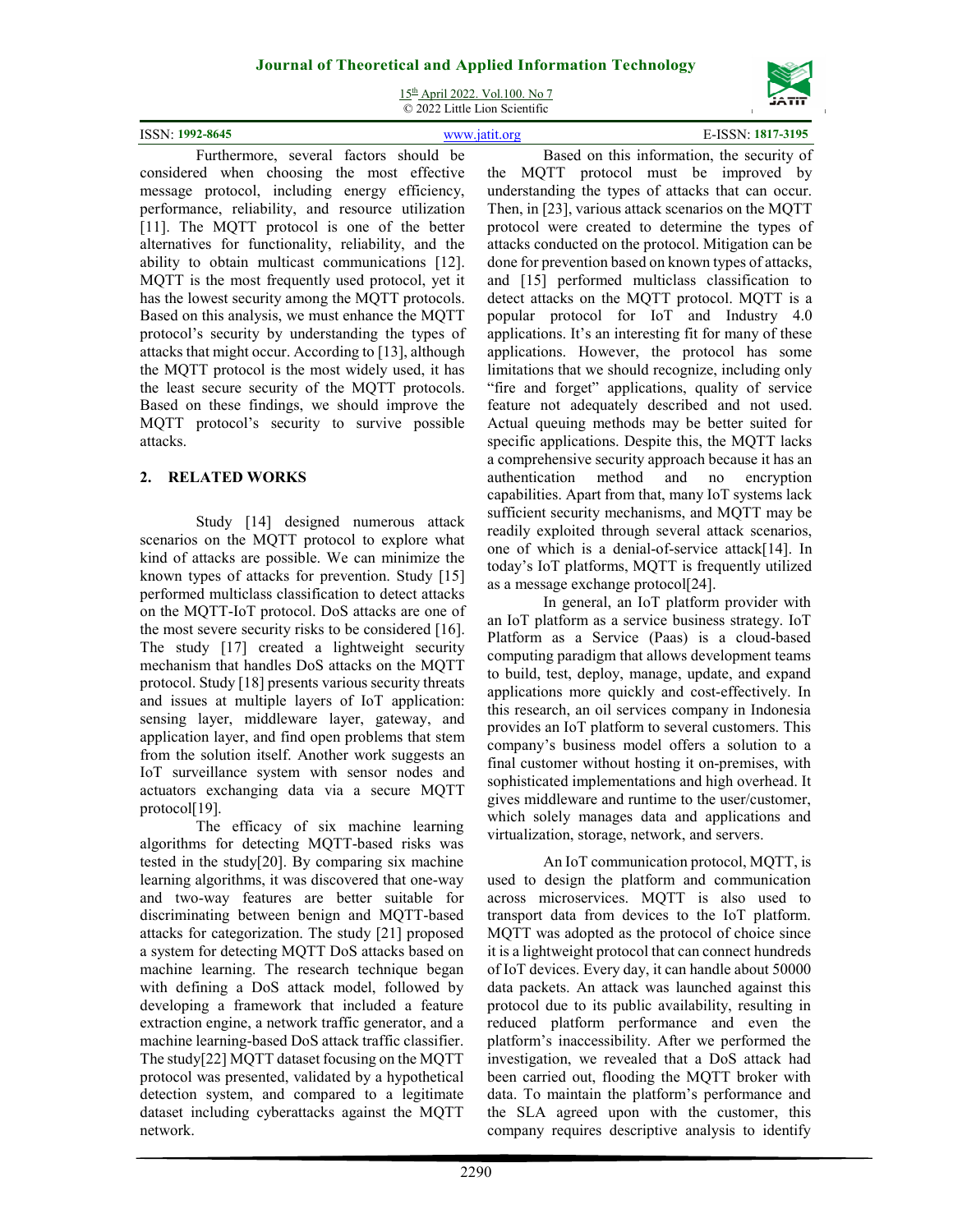

15<sup>th</sup> April 2022. Vol.100. No 7 © 2022 Little Lion Scientific

| ISSN: 1992-8645                                                                                     | www.jatit.org |  |  |
|-----------------------------------------------------------------------------------------------------|---------------|--|--|
| and mitigate attacks on the MOTT protocol in real. that don't have information examining attacks on |               |  |  |

and mitigate attacks on the MQTT protocol in realtime. Earlier studies on identifying MQTT attacks have all relied on datasets supplied by libraries, such as those generated by [22] or simulations [15]. Furthermore, they focus on techniques that can accurately identify attacks but do not describe how to implement them on existing systems.

This work has the following major contributions: (1) This study focuses on five machine learning algorithms for detecting DOS attacks on the MQTT protocol utilizing data generated by [15] and actual data from an Indonesian oil service company's IoT system; (2) this study will propose a design framework for detecting DOS attacks on MQTT using the generated model; (3) formal analysis of attack classification with the dataset from the existing system; and (4) numerous simulations are performed to compare attack classification with other algorithms and compared to the previous study.

### **3. METHODS AND MATERIALS**

Data Mining is a process of finding a relationship that means a tendency to examine a set of big data is stored in the storage with the technical introduction of patterns such as engineering statistics and mathematics. Data mining contains multiple processes to find hidden information in the study [25]. According to various surveys and user polls, this study uses CRISP-DM as research methodology because it is still the de facto standard for constructing data mining and knowledge discovery applications [26].

# **3.1 Data Understanding**

Based on experience and qualified assumptions during this phase, hypotheses about concealed information about the data mining project's objectives are generated. Its primary goal is to become familiar with the data, identify exciting subgroups, and gain preliminary insights. Identify relevant information from a variety of databases that already exist. Several critical points should be considered in the data identification and (data) segregation procedure. Several key points should be considered in the data identification process and (data) selection phase.

This phase aims to discover any issues with the data's quality. The subset in charge of this step uses the data to form an initial hypothesis. According to this research, information protocol decisionmaking is critical in communication on IoT devices

that don't have information, examining attacks on the MQTT IoT protocol.

### **3.1.1. Source of dataset**

The dataset used in this study is from research in [15] and an IoT system environment in the Indonesian oil company. The first dataset consisted of 45514 attack data and 49111 normal data. The second dataset from the actual system, as shown in Figure 1.



The acquired dataset contains 75740 attacks and 66856 normal data from the system's transactions. The DoS attack is used in both datasets. One of the most popular attacks on the Internet is the DoS attacks [27]. Every second, the broker is saturated with many new connections and messages in the MQTT protocol. In [15] research, the MQTTmalaria tool[28] is used to validate MQTT system scalability and load testing utilities.

This study uses the rStudio tools with R language to perform exploratory data analysis to understand better the distribution of data and the proportion of data. The [15] dataset has 94625 observations and 68 variables, while the IoT platform dataset has 142596 observations and six variables, according to the information available from the two datasets. In all datasets, the response variable "Type" is a binary category variable that includes DoS and Normal values. In addition to the column message, we can read it and take a quick look at our data by creating a new column called Datetime (convert from timestamp column) and converting all strings to factors to train the model quickly.

There are 67 predictor variables in the dataset [15], seven predictor variables in the IoT platform's dataset, and a target variable called "Type". It tracks 67 and 7 critical parameters across various topics (time delta, time epoch, time relative, ip src, MQTT msg, etc.).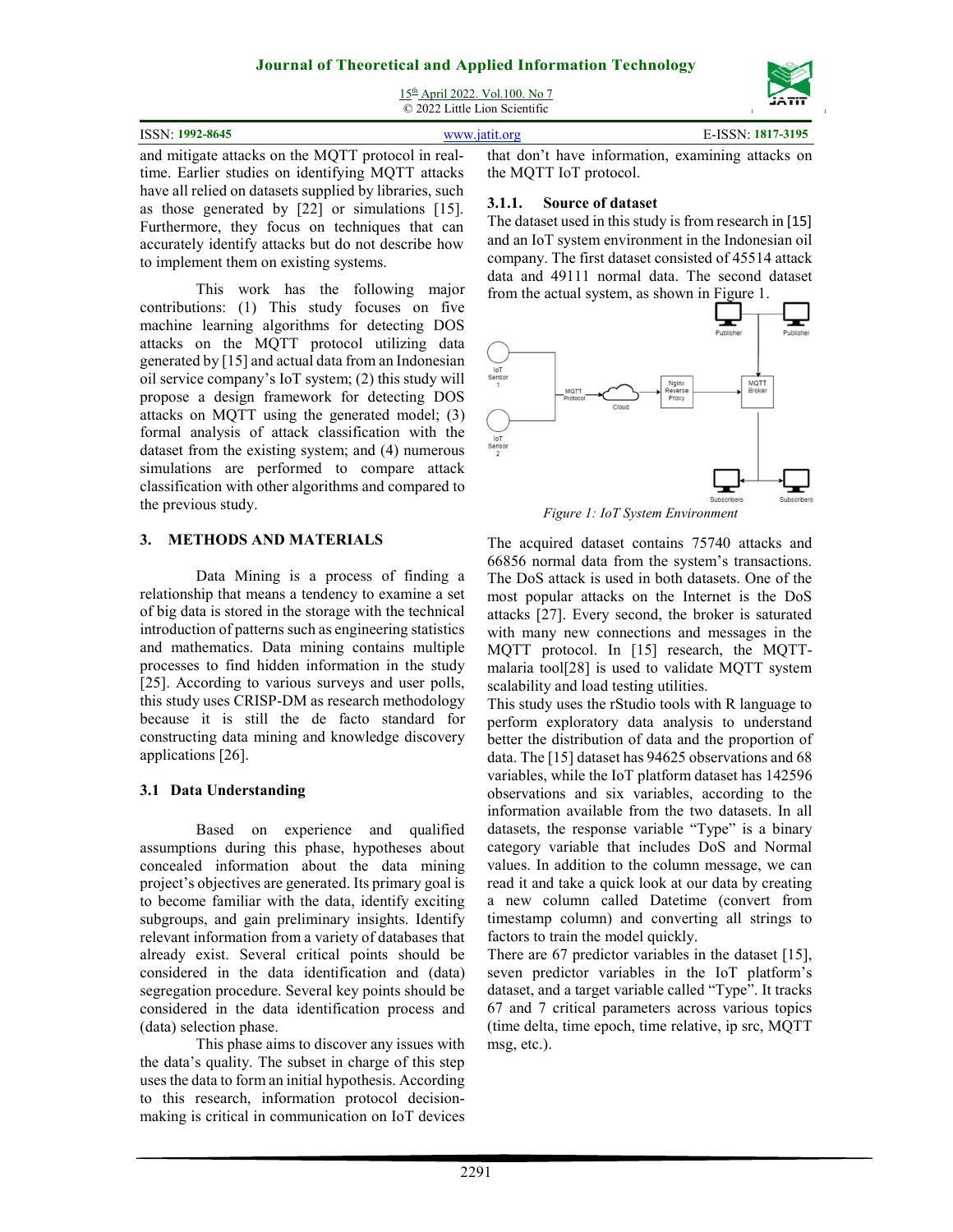15th April 2022. Vol.100. No 7 © 2022 Little Lion Scientific



|                     | $\sim$ 2022 Divite Divit Detenting |                   |
|---------------------|------------------------------------|-------------------|
| ISSN: 1992-8645     |                                    | E-ISSN: 1817-3195 |
| $A$ $A$ $B$ $I$ $B$ | $TT^{\sim}$                        |                   |

#### **3.2 Data Preparation**

We define the distribution of attack and normal data from the dataset. According to the data distribution, it is discovered that attacks on the MQTT protocol often occur in minutes. Columns containing most NA data can be eliminated and not included in modeling. Based on the exploration results, the columns selected are frames.time\_delta, frame.time\_epoch, type due to the column strongly correlates with the attack / normal classification. Furthermore, the column will be explored and get the results. The correlation between the columns is examined to determine whether a column may be included in the modeling process. The standard deviation is zero since the data in columns 'mqtt.clientid','mqtt.msg','mqtt.topic', 'type', and 'datetime' are not numeric.

To validate the model we've built, we need to split the dataset into three parts: data train, data validation, and data test. Pre-split training (60%), validation (20%), and test (20%) datasets were used to split the dataset. To build classification models, we may directly use these two datasets as our training and test sets. We'll do the latter in this study because it will allow us to split the data into training, validation, and test sets and provide us greater flexibility in selecting the split percentages. In addition, missing values were eliminated from the column and row before training the model. We checked the percent of data between attack and normal to see if upsample or downsample required in modeling. The dataset [15] comprises 94625 observations after deleting rows with missing values, resulting in a 21 predictor with 51.8 percent positive observations and 48.2 percent negative observations, and IoT platform's dataset comprises 142596 observations after deleting rows with missing values, resulting in a seven predictor with 53.115 percent positive observations and 46.885 percent negative observations

To train the model, we divide the datasets [15] into two datasets, i.e., train dataset, which is a dataset that ignores NA data and novar dataset, which is the dataset that eliminates train data that has no variance. On the other side, the dataset used on the IoT platform is all variables(columns).

# **3.3 Classification Methods**

This phase involves creating a data mining workflow to find the appropriate parameter settings for the chosen algorithm and performing data mining operations on previously processed data. We chose H2O because it allows us to train with multiple algorithms simultaneously, supporting R language. The H2O AutoML algorithm relies on quick training of H2O machine learning algorithms to construct many models in a short amount of time [29].

H2O is an open-source, distributed, rapid, in-memory, scalable machine learning and prediction platform that enables us to quickly develop machine learning models based on the datasets we use. To access and reference data, objects, models, and other stuff in H2O, the Distributed Key/Value Store is used across all nodes and machines. This method is based on the H2O distributed Map/Reduce Framework, which uses the Java Fork/Join architecture to be distributed and multi-threaded. Data is read parallel and spread throughout the cluster before being compressed and stored in memory in column format.

### **3.3.1. Dataset Splitting**

The dataset must be divided into train data, validation data, and test data to validate the developed model. The dataset was split using presplit training data sharing (60 percent), validation (20 percent), and test (20 percent). Validation data is required to ensure that the created model is not overfitting. When creating the classification model, both datasets can be evaluated and tested according to the training model. The dataset is split to allow greater freedom in determining the split percentage.

### **3.3.2. Algorithms Selection**

The selection of machine learning algorithms is based on the previous study [15]. The study used Random Forest, GBM, and Deep Learning algorithms. The algorithm recommended by H2O auto ml was tested to find the most accurate algorithm in this study, as shown in Table 1. In addition, the stacked ensemble will be tested to produce better accuracy based on the results of research [30] which provides a recommendation to combine base-tier into a stacked ensemble algorithm to improvise accuracy.

| model id                                                | auc | logl<br>oss | auc<br>pr |
|---------------------------------------------------------|-----|-------------|-----------|
| StackedEnsemble BestOfFamily Auto<br>ML 20210925 191343 |     | 0.00<br>02  |           |
| GLM 1 AutoML 20210925 191343                            | 1   | 0.00<br>02  |           |
| GBM 1 AutoML 20210925 191343                            |     | 0.00<br>02  |           |
| GBM 2 AutoML 20210925 191343                            |     | 0.00<br>02  |           |
| GBM 3 AutoML 20210925 191343                            |     | 0.00<br>02  |           |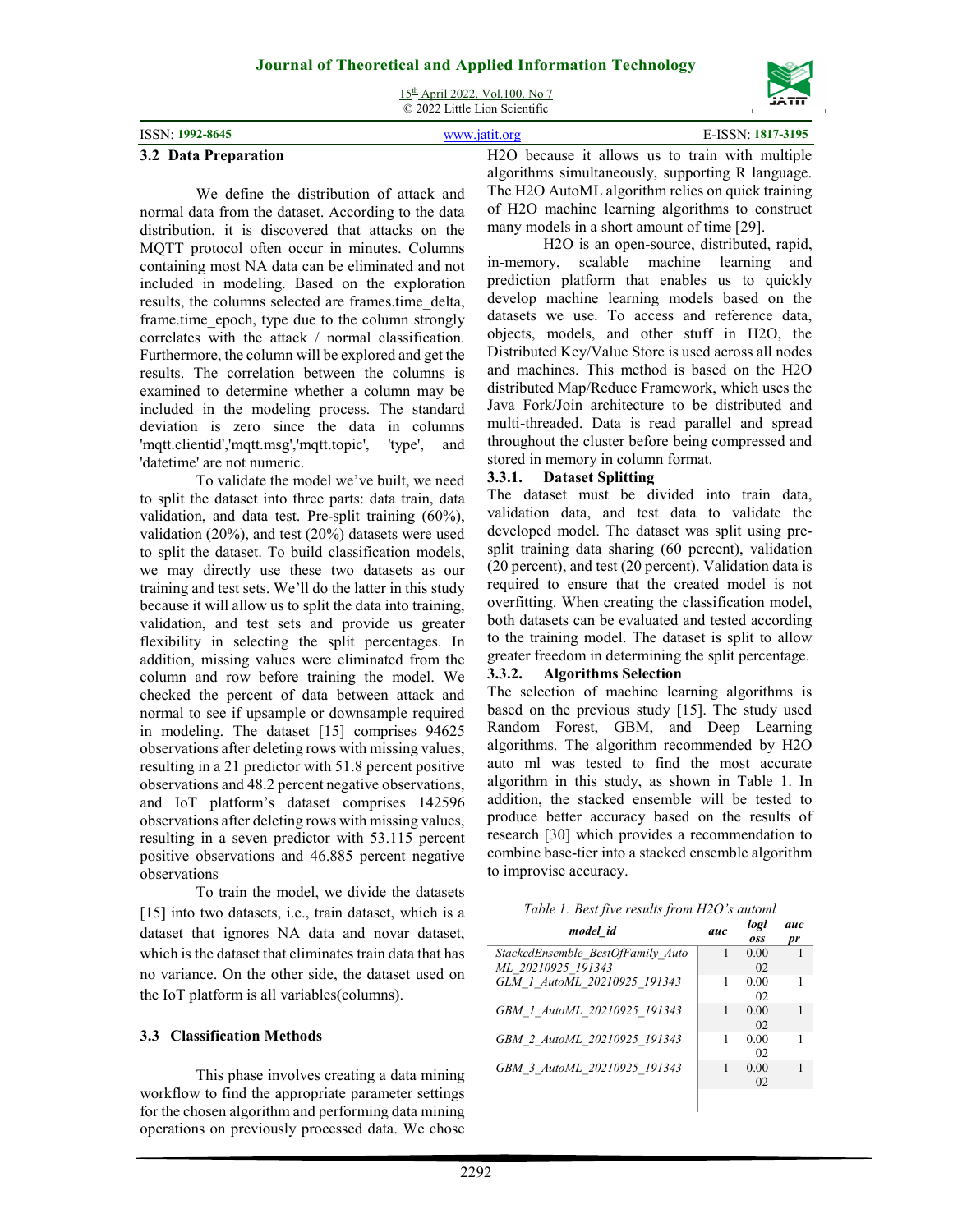15th April 2022. Vol.100. No 7 © 2022 Little Lion Scientific

| ISSN: 1992-8645<br>----<br>$\sim$ | . | . | ---<br>$\sim$ | -ISSN: 1817-3195<br>. |
|-----------------------------------|---|---|---------------|-----------------------|
|                                   |   |   |               |                       |

### **3.3.3. Generalized Linear Model**

The Logistics Regression model with hyperparameters was employed for the first time in this study. The random hyperparameters search feature on the H2O learning machine is used to get hyperparameter values. After obtaining the value of the most optimal hyperparameters, these values will be used to train machine learning on the three datasets indicated in the preceding point. A grid search is one method for determining hyperparameter combinations. The Mean Cross Validation is a metric for evaluating the grid search's performance (CV). The values entered in the hyperparameters are combined in a grid search. Here are the values for the hyperparameters that were used:

- 1. Alpha is a set of numbers ranging from 0 to 1 in 0.001 increments.
- 2. Lambda is a set of numbers ranging from 0 to 1 in 0.000001 increments.

For the grid search, the following search criteria were used:

- 1. Strategi = *RandomDiscrete*
- 2. max runtime  $secs = 10*3600$ ,
- 3. max models =  $100$ ,
- 4. stopping metric = "AUC",
- 5. stopping tolerance  $= 0.00001$ ,
- 6. stopping rounds  $= 5$ ,
- 7.  $seed = 1234$

The generalized linear model (glm) approach will train machine learning with these parameters. The datasets used are training, and validation datasets from the three different datasets obtained.

### **3.3.4. Distributed Random Forest**

We developed a distributed random forest model using random hyperparameter search and used the three datasets for the second model. The parameter values for the best Random Forest model and the AUC value and ROC curve for the validation dataset are shown in the output below. For the best Random Forest model, the following hyperparameters are used: ntrees  $= 10000$  (early stopping), max depth  $=$ 15, min rows  $= 10$ , nbins  $= 30$ , nbins cats  $= 64$ , mtries  $= 2$ , sample rate  $= 1$ .

The ROC curve can be used to calculate the tradeoff between the model's sensitivity (True Positive) and specificity (False Positive) (False Positive Rate). In the output area of the evaluation section, the variable importance is also provided. Factors like eth.src, according to the results, have limited predictive power. While utilizing the novar dataset, other characteristics such as ip.dst and eth.dst were more influential in deciding whether an MQTT message was classed as an attack.

# **3.3.5. Gradient Boosting Model**

The gradient boosting machine with hyperparameters is the next model to be evaluated. The random hyperparameters search feature on the H2O learning machine is used to get hyperparameter values. The method used to find hyperparameter values is the same as in the prior models. Here are the values for the hyperparameters that were used:

- 1. learn rate =  $seq(0.01, 0.1, 0.01)$ ,
- 2. learn rate annealing =  $seq(0.1, 1, 0.1)$ ,
- 3. max\_depth =  $seq(2, 10, 1)$ ,
- 4. sample rate =  $seq(0.5, 1.0, 0.1)$ ,
- 5. col sample rate =  $seq(0.1, 1.0, 0.1)$

### **3.3.6. Neural Network**

A random hyperparameter search was also used to select the Neural Network model. The Neural Network (Deep Learning) model parameter values are: epoch = 200, annealing rate 1e-8, rho =  $0.999$ , epsilon = 1e-4, dropout = 0.2, activation =  $(Tanh,$ TanhWithDropout, Rectifier RectifierWithDropout, Maxout, MaxoutWithDropout) and will be evaluated using the AUC value and ROC curve for dataset validation. The method used to find hyperparameter values is the same as in the prior models. Here are the values for the hyperparameters that were used:

- 1. hidden =  $list(c(5, 5, 5, 5, 5), c(10, 10, 10,$ 10), c(50, 50, 50), c(100, 100, 100), c(200, 200)),
- 2. epochs = c(50, 100, 200),
- 3.  $11 = c(0, 0.00001, 0.0001),$
- 4.  $12 = c(0, 0.00001, 0.0001),$
- 5. rho = c(0.9, 0.95, 0.99, 0.999),
- 6. epsilon = c(1e-10, 1e-8, 1e-6, 1e-4),
- 7. momentum start =  $c(0, 0.5)$ ,
- 8. momentum stable =  $c(0.99, 0.5, 0)$

# **3.3.7. Stacked Ensemble**

A stacking ensemble model was also built in this study by combining four base models: Logistic Regression, Random Forest, Gradient Boosting Machine, and Neural Network. We use hyperparameters values from the best models previously chosen.

# **3.4. Evaluation Metrics**

The Confusion Matrix is used as a reference in this study to evaluate the algorithm performance of Machine Learning (particularly supervised learning). The Confusion Matrix depicts the data generated by machine learning algorithms' predictions and actual conditions [31]. We can determine Accuracy, Precision, and Specificity using the Confusion Matrix. Because each metric measures efficiency differently, we use a combination of metrics in our model to provide a more accurate picture.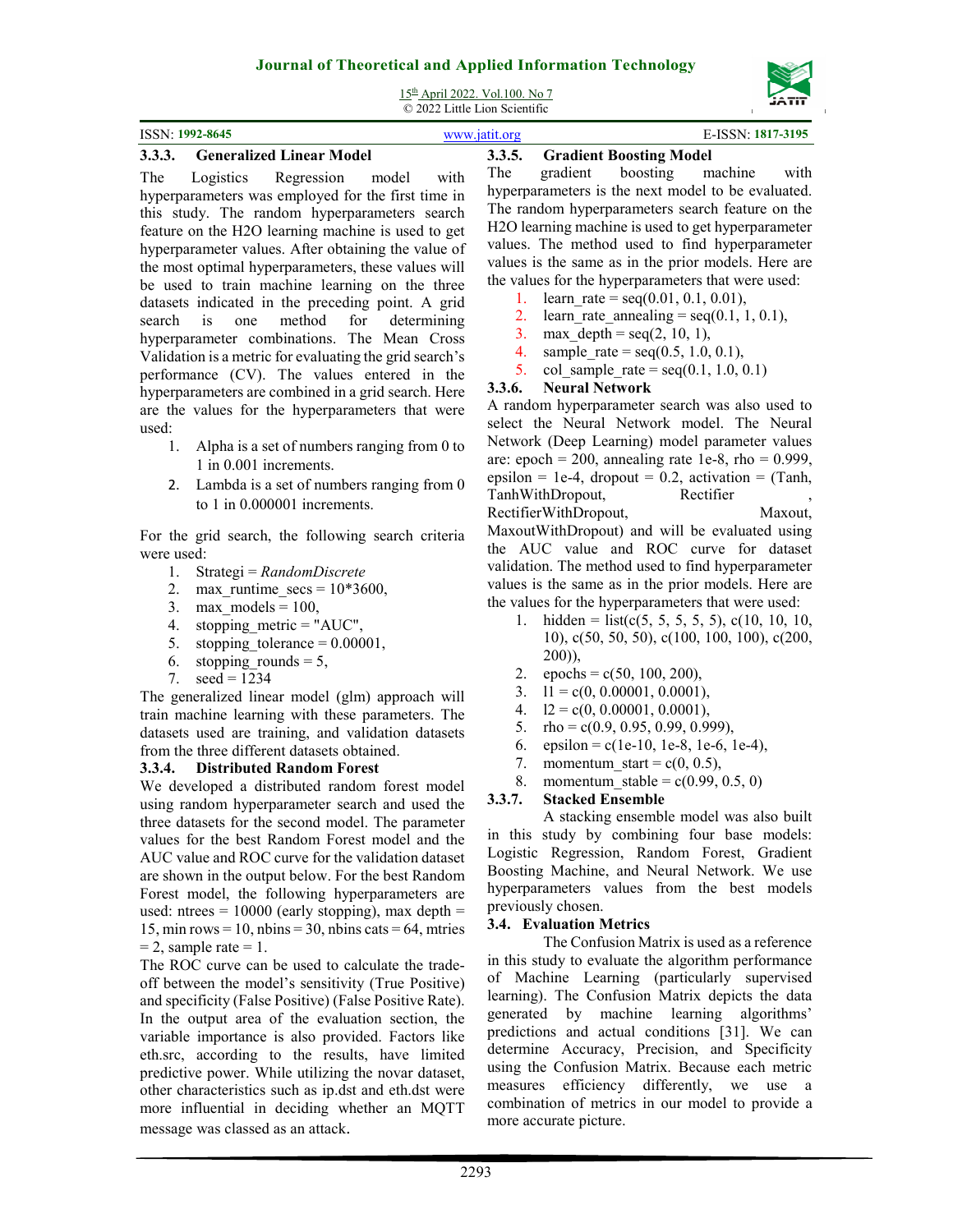

| $15th$ April 2022. Vol.100. No 7 |
|----------------------------------|
| © 2022 Little Lion Scientific    |

### **3.4.1. Accuracy**

Accuracy is the percentage of True (positive and negative) predictions concerning the total data. We can answer the question "What percentage of correct messages predict attacks and normal for all messages" using accuracy.

$$
Accuracy = \frac{(TP + TN)}{(TP + FP + FN + TN)}
$$
 (1)

### **3.4.2. Precision**

It's the percentage of true positive predictions to overall positive expected results. The question "What percentage of the accurate messages in the predicted attack of the total messages predicted attack?" can be answered using precision.

$$
Precision = \frac{(TP)}{(TP + FP)}
$$
 (2)

### **3.4.3. Specificity**

It is the accuracy of predicting negative data compared to all negative data. We can answer the question "What percentage of correct messages is predicted to be normal relative to the overall message that is normal?" using specificity.

$$
Specificity = \frac{(TN)}{(TN + FP)}
$$
 (3)

### **3.4.4. F1 Score**

The F1 Score is a combination of precision and recall that is weighted.

$$
F1 \text{ Score} = 2 * \frac{(\text{Recall} * \text{Precision})}{(\text{Recall} + \text{Precision})} \quad (4)
$$

### **3.4.5. AUC – ROC**

When classifying, AUC metrics perform very well [32]. The AUC-ROC curve is a performance metric that can identify problems at different threshold levels. The ROC is a probability curve, but the AUC is a separability measurement. AUC determines the model's ability to discriminate between classes.

True Positives are preferred in this study, and False Positives are carefully avoided because we choose a message that is an attack but is not predicted to be an attack, besides a message that is not an attack but is predicted to be an attack. Thus we tune to achieve high accuracy, specificity and precision levels.

### **4. RESULT AND DISCUSSION**

The data mining findings are compared to the underlying business objectives, and the trained model is verified against real data sets on the IoT platform. A predictive study will conclude an attack trend that will occur in the future based on existing historical data. Machine learning will collect and create variables from the attack data in a single simulation. Additionally, the outcomes of this machine learning analysis will be improved by predictive analytics in the form of recommendations for items that may be utilized to predict the future.

The delta time and most topic variables are highly influential in detecting attacks using glm models, as shown in Figure 2. In contrast, as shown in Figure 3, the model with the novar dataset that eliminates the subject variable tends to make the IP variable (both destination and source) a variable that plays a crucial role in attack detection. As a result, the model with the novar dataset has lower accuracy and AUC than the model with the alltrain dataset.



*Figure 2: Variable importance on alltrain dataset* 



*Figure 3: Variable importance on novar dataset* 

The AUC criterion was used to evaluate all classification models in this study. The parameter values for the best Logistic Regression model in the IoT platform's dataset with seven predictors and the AUC value and ROC curve for the validation dataset and variable coefficients Table 3. The hyperparameter values for the optimal Logistic Regression model are alpha  $= 0.144$  and lambda  $=$ 0.005041, respectively. Furthermore, the validation dataset's AUC score is 0.9272472.

H2O system determines that the columns/predictors' frame. offset shift',<br>'frame.marked', 'frame.encap', 'type', and 'frame.marked', 'frame.encap', 'type', and 'frame.omitted' in the dataset [15] and predictors' time', 'retain', from IoT platform's dataset can be ignored from the entire train dataset since they include relatively stable values. The AUC value for the four base models and the ensemble model from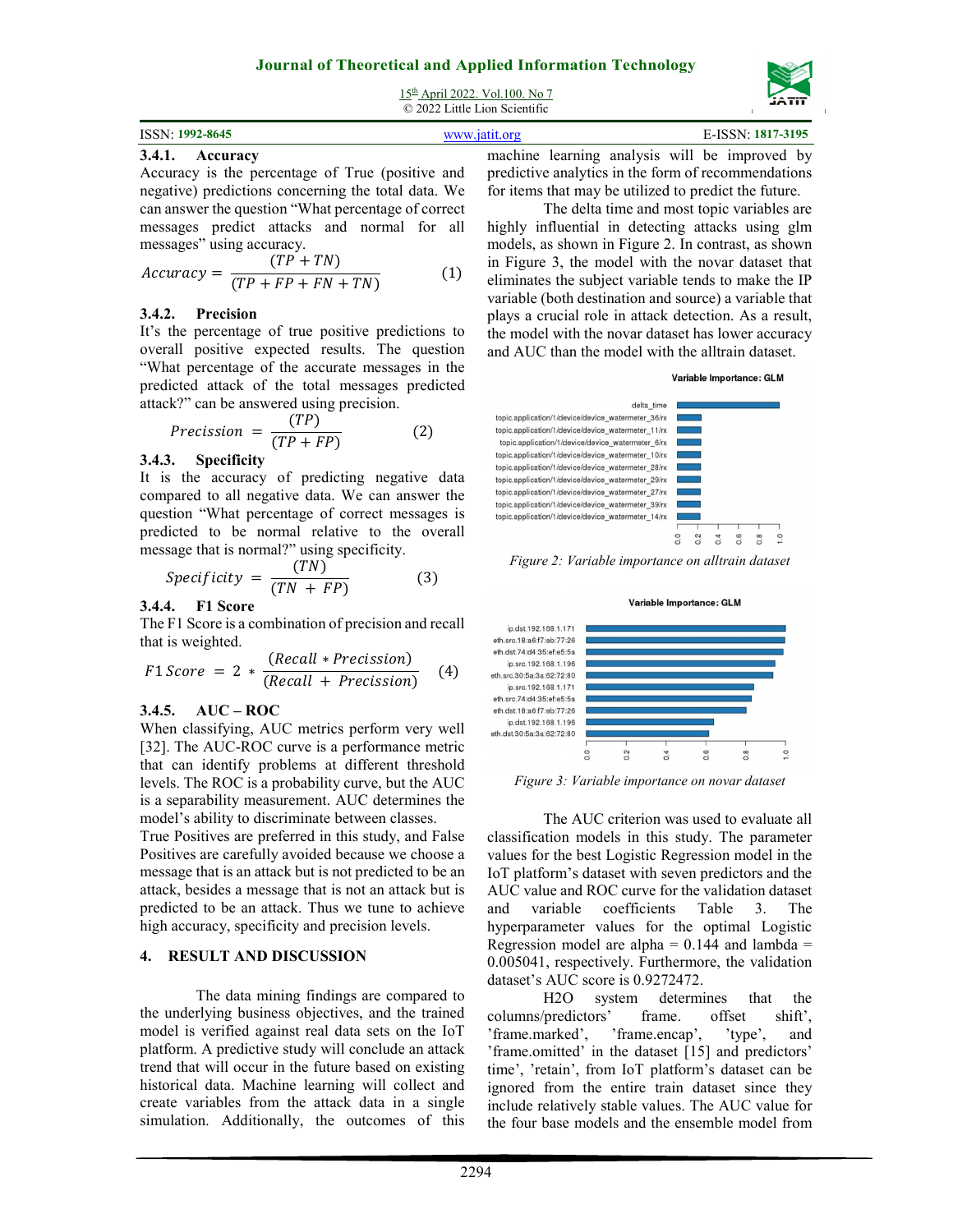

15th April 2022. Vol.100. No 7 © 2022 Little Lion Scientific

| ISSN: 1992-8645 | $WWW$ 1911 $\alpha$ ro | 1817-3195<br><b>ICCN</b> |
|-----------------|------------------------|--------------------------|
|                 |                        |                          |
|                 |                        |                          |

the IoT platform's dataset is displayed in figure 2. In addition, the ensemble model's coefficients are included in the result. According to the AUC values, the Ensemble model has the highest prediction accuracy with a value of 0.9981467.



*Figure 4: ROC Curve for IoT Platform's dataset* 

The ensemble model md\_ens was chosen as the best model for prediction after analyzing the AUC values of various models. As illustrated in figure 2, we can obtain the AUC value and ROC curve of the best model for the test dataset. The ROC curve performs an excellent job for the best model, and this model has a high sensitivity, as shown in Table 3. To put it another way, the model is highly accurate, with an accuracy of 0.996489 when tested across validation and test datasets.

AUC values for the four basic models and the ensemble model using the IoT Platform dataset are shown in the ROC graph above. We can observe that the stacked ensemble model has the highest accuracy based on the AUC value. After analyzing the AUC values of various models, the stacked ensemble model emerged as the most effective model for predicting mqtt attacks. We can retrieve the AUC value and ROC curve of the best model for the IoT platform test dataset, as shown in Figure 4.

The ROC curve does an excellent job for the best models, with high precision and specificity.

Data is provided in **Error! Reference source not found.** After tests were conducted using five machine learning algorithms with two dataset sources acquired from research [15]. While Table 3 shows the datasets obtained from the Indonesian oil service company's system on the IoT platform. In a study [15], the ensemble method outperformed the linear method on three different data sets; The bestachieved accuracy for DoS is 0.99377 using the random forest model, Boosting Gradient reaches 0.99373, and SVM reaches 0.99023 when the two best and worst models are combined. Because we used hyperparameter to tweak the model, we improved the accuracy of the Boosting Gradient and the random forest model in this study, as shown in Table 2. Furthermore, when the random forest was the best model in the previous study with an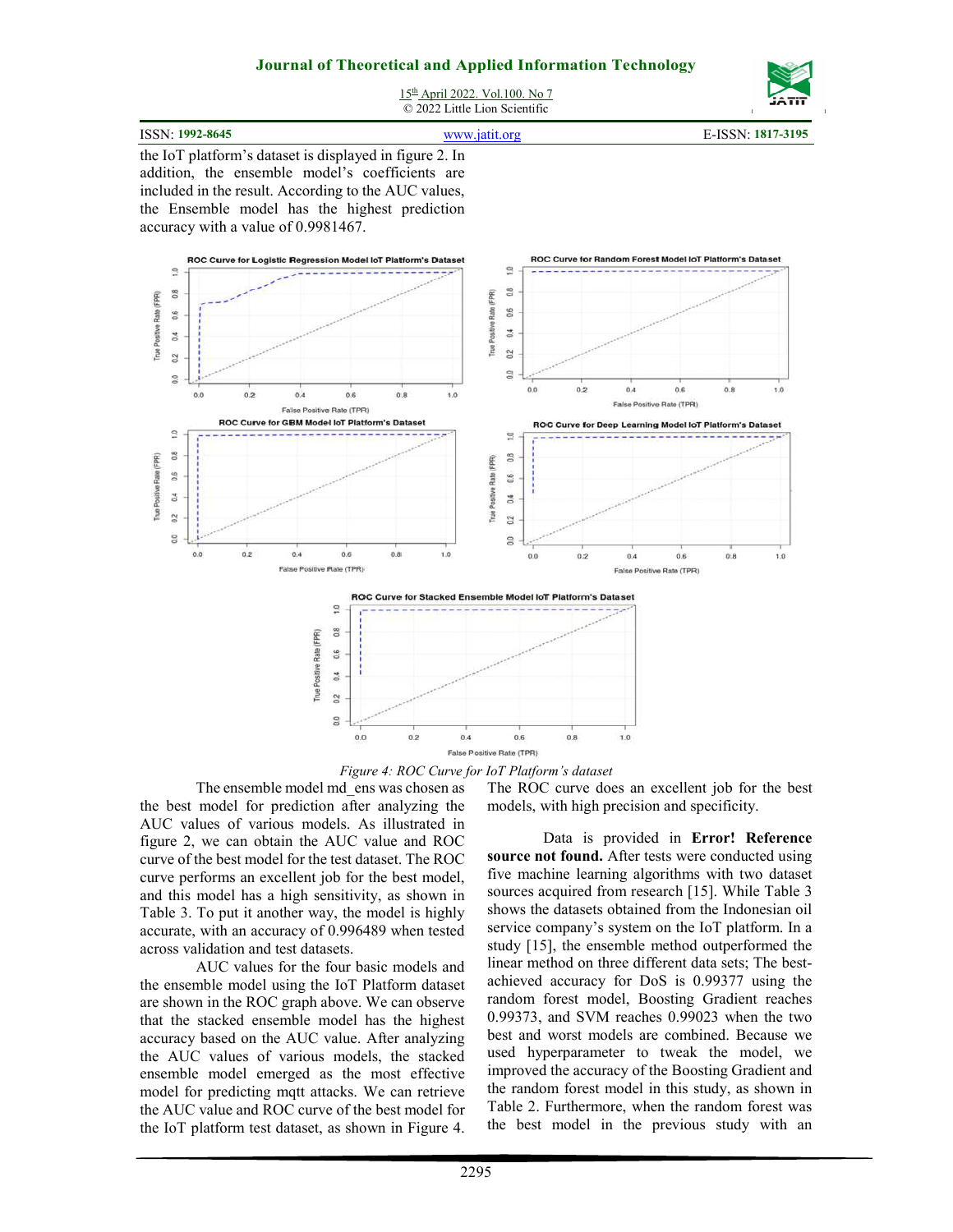

15<sup>th</sup> April 2022. Vol.100. No 7

© 2022 Little Lion Scientific

| <b>ISSN: 1992-8645</b>                              | www.jatit.org | E-ISSN: 1817-3195 |
|-----------------------------------------------------|---------------|-------------------|
| accuracy of 0.99377, we improved by utilizing a     |               |                   |
| stacked ensemble as the best model with an accuracy |               |                   |

ed ensemble as the best model with an accuracy of 1.0000.

| Table 2 : Results of evaluation metrics |  |
|-----------------------------------------|--|
|                                         |  |

| Model                   | Data Cleansing    | Precision | Specificity | Accuracy  | Previous Work | F-Beta   |
|-------------------------|-------------------|-----------|-------------|-----------|---------------|----------|
|                         |                   |           |             |           | Accuracy      | Score    |
| <b>GLM</b>              | Include all data  | 0.998868  | 0.999862    | 0.995709  |               | 0.995454 |
| <b>GLM</b>              | Remove Novariance | 0.997742  | 0.999963    | 0.9967196 |               | 0.988904 |
| Random Forest           | Include all data  | 1.000000  | 1.000000    | 0.999985  | 0.99377       | 0.999985 |
| Random Forest           | Remove Novariance | 0.999907  | 0.999927    | 0.9995947 |               | 0.997152 |
| <b>GBM</b>              | Include all data  | 1.000000  | 1.000000    | 0.999985  | 0.99373       | 0.999985 |
| <b>GBM</b>              | Remove Novariance | 1.000000  | 1.000000    | 0.9996516 |               | 0.996143 |
| Deeplearning            | Include all data  | 1.000000  | 1.000000    | 0.999343  | 0.960836      | 0.999304 |
| Deeplearning            | Remove Novariance | 1.000000  | 1.000000    | 0.9965427 |               | 0.990002 |
| <b>Stacked Ensemble</b> | Include all data  | 1.000000  | 1.000000    | 1.000000  |               | 1.000000 |
| <b>Stacked Ensemble</b> | Remove Novariance | 1.000000  | 1.000000    | 0.9996565 |               | 0.997011 |

*Table 3: Dataset from the IoT Platform* 

| Model         | Data Cleansing   | Precision | Specificity | Accuracy | F-Beta   |
|---------------|------------------|-----------|-------------|----------|----------|
|               |                  |           |             |          | Score    |
| <b>GLM</b>    | Include all data | 0.994624  | 0.999715    | 0.855473 | 0.820984 |
| Random Forest | Include all data | 1.000000  | 1.000000    | 0.996424 | 0.996271 |
| <b>GBM</b>    | Include all data | 1.000000  | 1.000000    | 0.995999 | 0.995705 |
| Deeplearning  | Include all data | 1.000000  | 1.000000    | 0.991695 | 0.991104 |
| Stacked       | Include all data | 1.000000  | 1.000000    | 0.996489 | 0.996271 |
| Ensemble      |                  |           |             |          |          |

Ensemble technique is the machine learning algorithm with the best accuracy in this study, improving accuracy from previous studies [15]. There are also advances in accuracy on several machine learning. Meanwhile, the stacked ensemble is the machine learning algorithm with the best accuracy for the dataset generated by the IoT platform. The data collected from the system used by the Indonesian oil service company daily is combined with data on attacks on the same system in the dataset obtained from the IoT platform.

Comparing the various datasets and the differences in the preprocessing data indicate high accuracy and F1 scores for the dataset that incorporates all data due to a large number of entries in the dataset. Finally, the results achieved for the discussed machine learning techniques are evaluated based on the accuracy and F1 scores, demonstrating how the model may be used for detection systems on existing systems.

In total, five approaches were tested and evaluated: Logistic Regression, Random Forest, Gradient Boosting Machine, Neural Network, and Stacking Ensemble Model. On the other side, mqtt.topic, eth.dst, mqtt.msg, ip.dst, and eth.src are more critical in determining if a message is an attack or a normal communication. Models that used the Stacked Ensemble method and the Gradient Boosting Machine were also more precise than others. Stacked ensembles produce good results because they can combine the capabilities of several high-performing models to construct predictions that outperform any single model in the ensemble on a classification or regression objective. Overall, all tested models were entirely accurate when making predictions about classified communication.

These results validate the stacked ensemble's accuracy, precision, and specificity on the IoT platform dataset. We improved the [15] dataset using hyperparameters on the H2O engine and all available data instead of limiting the dataset, which yielded better results.

The model must be implemented on the IoT system platform to detect mqtt attacks. Two mqtt brokers with distinct functions can be used to implement the Framework. The first broker receives all communications without filtering them, whereas the second is for IoT platform systems. A scalable service between the two brokers will receive and filter messages from the mirroring broker. The service will classify incoming messages based on the findings of machine learning models. The service will store the clientid in a database if the incoming message is classified as an attack. Still, it will transfer to the IoT platform's broker if the incoming message is classified as a normal message. When messages classed as attacks are received, the database will be updated. As shown in Figure 5, the mirrored broker uses the database to filter the clientid of each incoming message.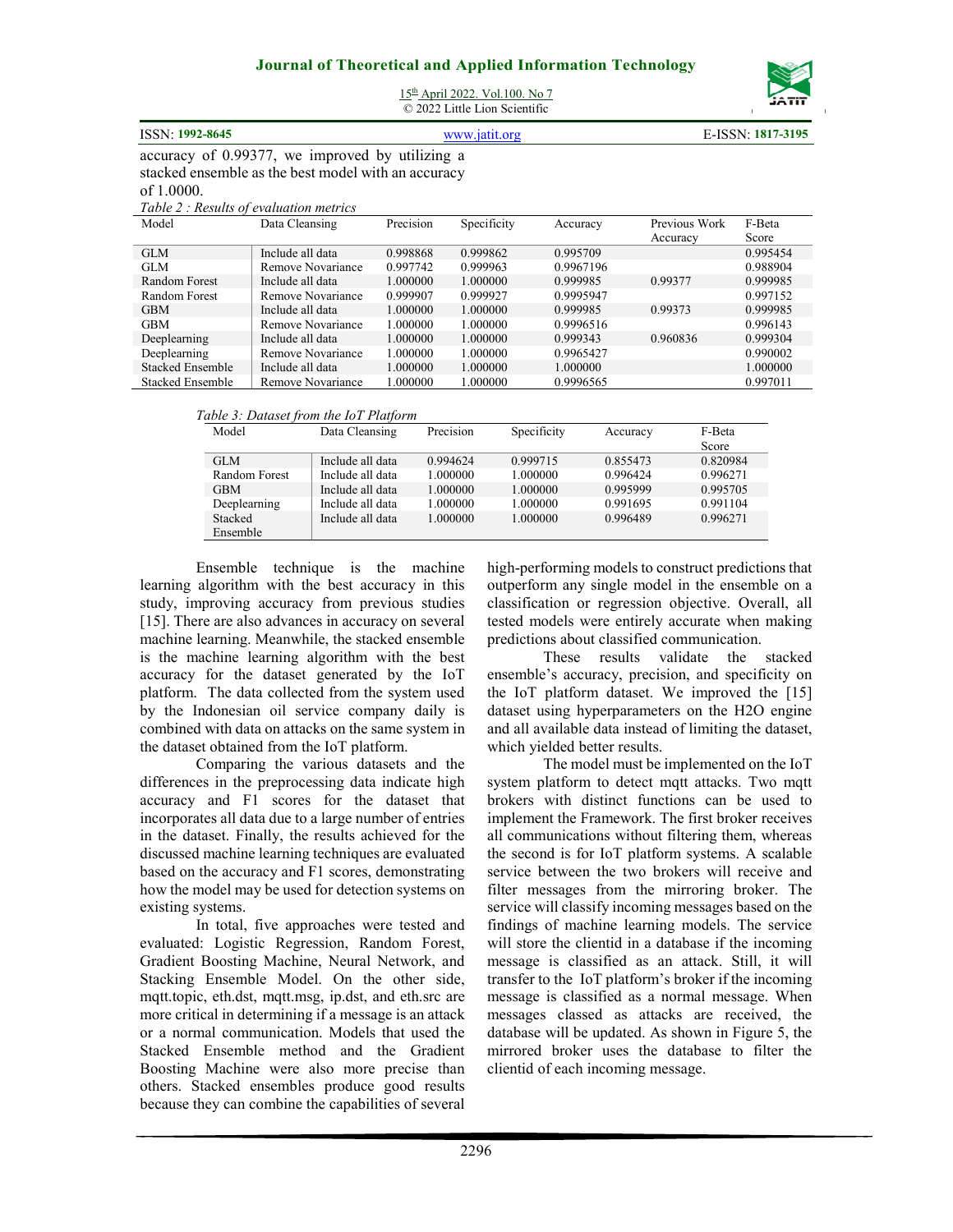15<sup>th</sup> April 2022. Vol.100. No 7 © 2022 Little Lion Scientific



| <b>ISSN: 1992-8645</b> |                                                         | www.jatit.org                               |                                                                                                                                                                                                                                                                                                                                                 |                                        | E-ISSN: 1817-3195 |  |
|------------------------|---------------------------------------------------------|---------------------------------------------|-------------------------------------------------------------------------------------------------------------------------------------------------------------------------------------------------------------------------------------------------------------------------------------------------------------------------------------------------|----------------------------------------|-------------------|--|
| Publisher 1            | <b>Blocked Client ID</b><br>Database<br>PostgreSQL      | <b>Sync</b><br><b>MQTT Broker</b><br>Mirror | model's resilience is shown in Figure 7, that the<br>model can process data in the amount of 34806 for<br>four days. Compared with the incoming data, which<br>is 35502, the amount of data used is not as much as<br>696, while the data serving is 98.04%. This result<br>shows that the implemented model can meet the<br>reliability aspect | However, with different results, the   |                   |  |
| Publisher n            | <b>DOS Attack</b><br>Detection<br>Service<br>(Scalable) | Real MQ<br>Dealers                          | <b>CONCLUSION</b>                                                                                                                                                                                                                                                                                                                               | Systems of IoT have advanced in recent |                   |  |

times and are forecasted to increase significantly in the future. Network technologies are more heterogeneous than traditional networks due to the specific characteristics of these devices, posing new cybersecurity issues. We present a methodology for identifying and preventing DoS attacks in IoT systems, considering that attack detection is a critical security barrier that can swiftly discover network attacks and security vulnerabilities.

We leverage datasets from previous studies, simulations, and real-world IoT systems. In this circumstance, frames that the proposed Framework can categorize as attacks or regular messages can be classified using machine learning algorithms. Because binary classification uses a model that predicts the Bernoulli probability distribution for each occurrence, we used binary and multiclass approaches for this classification problem.

These five classification methods are highly effective and can be used in real-world applications. The ensemble technique produced the best results, and the random forest model had better outcomes in general but not as well as the ensemble method. Using the proposed Framework, these models can avoid DoS attacks on IoT systems.

The proposed Framework's resiliency can be used for near-realtime attack detection. The transformation of incoming data into the H2O data frame will take a few seconds in real-time attack detection.

The model developed in this study can be utilized as a guide by organizations working in the IoT industry to increase security on the system/mqtt platform's broker. Companies or organizations should focus on time-based variables in the future to detect DoS attacks on the MQTT protocol. This research shows that time-based factors are vital in identifying MQTT protocol attacks. Furthermore, compared to earlier studies, the usage of hyperparameters in determining the most optimum

*Figure 5: Proposed Framework* 

≖ Attacker

The proposed solution is tested by deploying it on an IoT platform. The model utilized is an H2O-based stacked ensemble model.



*Figure 6: H2O-based stacked ensemble model performance*

As seen in Figure 6, the stacked ensemble model's API performance is lower. In an average of 2.46 seconds, the model can respond to the type of data classification (attack or normal) in the input data, with the fastest time being 1.53 seconds. When transferring more data on the IoT platform, this performance will result in long lines. The queue will slow down the model's performance, as seen by the model's longest response time of 9.64 seconds.

Robustness

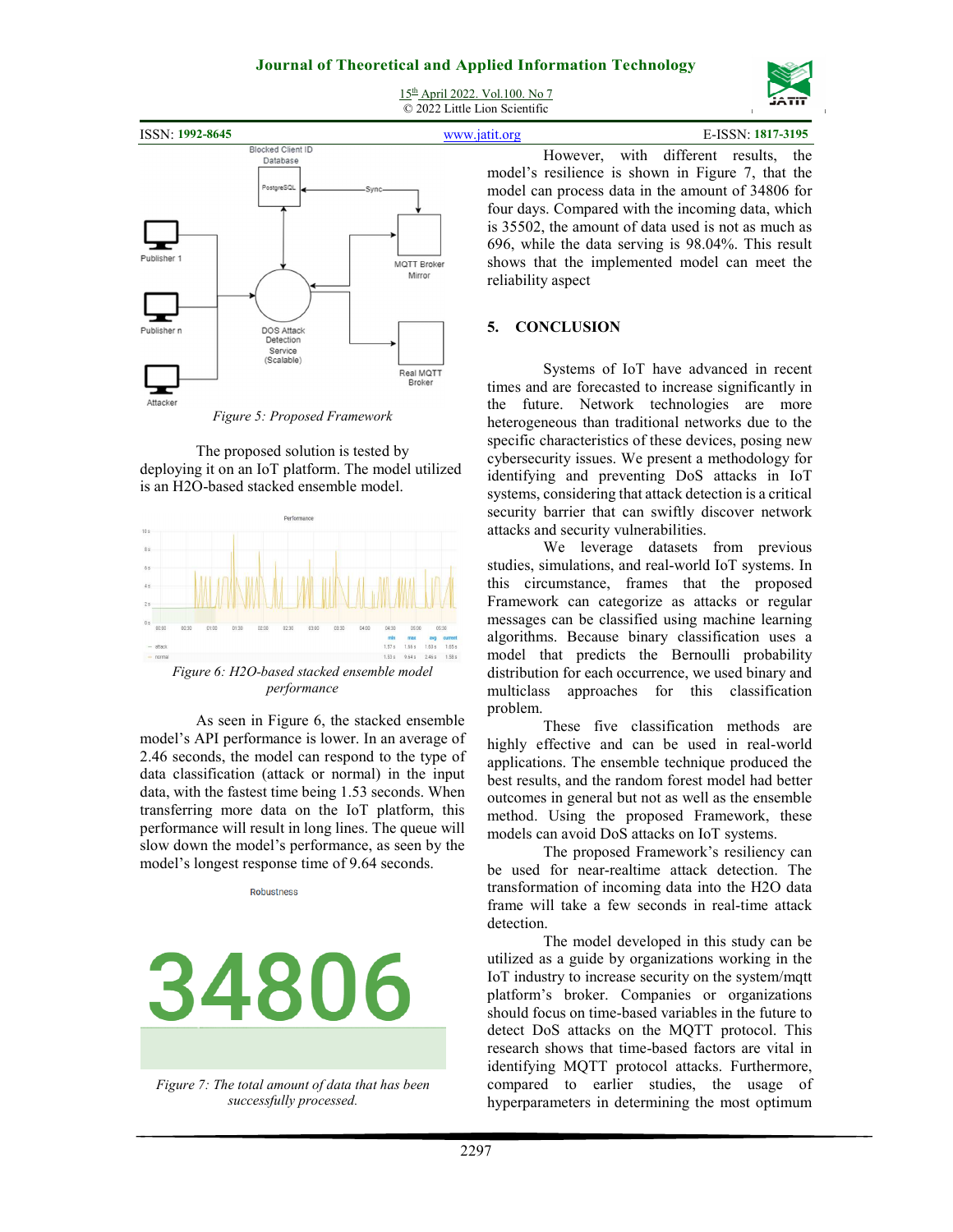

15th April 2022. Vol.100. No 7

| © 2022 Little Lion Scientific                                                                                                                                                                                                                                                                                                                                                                                                    |                                                                                                                                                                                                                                                                                                                                                                                                                                                        |
|----------------------------------------------------------------------------------------------------------------------------------------------------------------------------------------------------------------------------------------------------------------------------------------------------------------------------------------------------------------------------------------------------------------------------------|--------------------------------------------------------------------------------------------------------------------------------------------------------------------------------------------------------------------------------------------------------------------------------------------------------------------------------------------------------------------------------------------------------------------------------------------------------|
| ISSN: 1992-8645                                                                                                                                                                                                                                                                                                                                                                                                                  | E-ISSN: 1817-3195<br>www.jatit.org                                                                                                                                                                                                                                                                                                                                                                                                                     |
| variable values has been shown to produce improved<br>accuracy, specificity, and precision results [15]. This<br>study shows that adding numerous base learners<br>does not necessarily improve accuracy in the stacked<br>ensemble model.<br>The performance of the deployment model<br>constructed utilizing the H2O platform is not                                                                                           | Enterprise<br>& Automotive<br>$\cdot 5.8$<br>$\lceil 7 \rceil$<br>Bn<br>- IoT<br>be<br>Used<br>Endpoints<br>to<br>Gartner."<br>https://www.gartner.com/en/newsroom/press-<br>releases/2019-08-29-gartner-says-5-8-billion-<br>enterprise-and-automotive-io (accessed Jul. 16,<br>2021).<br>T. Prasetya, N. Harsono, and R. A. Pratama,<br>[8]                                                                                                          |
| particularly good at managing real-time data, as can<br>be observed from the performance of the deployment<br>model. In the future study, a model is highly<br>recommended to be deployed on the H2O platform<br>utilizing MOJO (Model Object, Optimized). MOJO<br>enables the model to detect MQTT protocol attacks<br>in real-time.                                                                                            | Buku Putih Indonesia ICT Industry. 2021.<br>G. ur Rehman, A. Ghani, M. Zubair, S. A. K.<br>[9]<br>Ghayyure, and S. Muhammad, "Honesty based<br>democratic scheme to improve community<br>cooperation for Internet of Things based<br>vehicular delay tolerant networks," Trans.<br>Emerg. Telecommun. Technol., vol. 32, no. 1,<br>pp. 1-19, 2021, doi: 10.1002/ett.4191.<br>Niruntasukrat, C.<br>Issariyapat,<br>$[10]$ A.<br>P.                      |
| <b>REFERENCES:</b><br>[1] M. T. Okano, "IOT and Industry 4.0: The<br>Industrial New Revolution," ICMIS-17 - Int.<br>Conf. Manag. Inf. Syst., no. September, pp. 75-<br>82, 2017.<br>[2] L. Da Xu, E. L. Xu, and L. Li, "Industry 4.0:<br>State of the art and future trends," Int. J. Prod.<br>Res., vol. 56, no. 8, pp. 2941-2962, 2018, doi:<br>10.1080/00207543.2018.1444806.<br>[3] K. Mansoor, A. Ghani, S. A. Chaudhry, S. | Pongpaibool, K. Meesublak, P. Aiumsupucgul,<br>and A. Panya, "Authorization mechanism for<br>MQTT-based Internet of Things," 2016, doi:<br>10.1109/ICCW.2016.7503802.<br>[11] D. H. Mun, M. Le Dinh, and Y. W. Kwon, "An<br>Assessment of Internet of Things Protocols for<br>Resource-Constrained Applications," 2016, doi:<br>10.1109/COMPSAC.2016.51.<br>[12] N. De Caro, W. Colitti, K. Steenhaut, G.<br>Mangino, and G. Reali, "Comparison of two |
| Shamshirband, S. A. K. Ghayyur, and A.                                                                                                                                                                                                                                                                                                                                                                                           | lightweight protocols for smartphone-based<br>2013,<br>sensing,"<br>doi:                                                                                                                                                                                                                                                                                                                                                                               |

- Mosavi, "Securing IoT-based RFID systems: A robust authentication protocol using symmetric cryptography," *Sensors (Switzerland)*, vol. 19, no. 21, pp. 1–21, 2019, doi: 10.3390/s19214752.
- [4] W. D. Hoyer, M. Kroschke, B. Schmitt, K. Kraume, and V. Shankar, "Transforming the Customer Experience Through New Technologies," *J. Interact. Mark.*, vol. 51, pp. 57–71, 2020, doi: 10.1016/j.intmar.2020.04.001.
- [5] R. M. Haris and S. Al-Maadeed, "Integrating Blockchain Technology in 5G enabled IoT: A Review," *2020 IEEE Int. Conf. Informatics, IoT, Enabling Technol. ICIoT 2020*, pp. 367– 371, 2020, doi: 10.1109/ICIoT48696.2020.9089600.
- [6] M. Imdad, D. W. Jacob, H. Mahdin, Z. Baharum, S. M. Shaharudin, and M. S. Azmi, "Internet of things: security requirements, attacks and counter measures," *Indones. J. Electr. Eng. Comput. Sci.*, vol. 18, no. 3, pp. 1520–1530, Jun. 2020, Accessed: Sep. 11, 2021. [Online]. Available: http://ijeecs.iaescore.com/index.php/IJEECS/ar ticle/view/21545.
- [7] "5.8 Bn Enterprise & Automotive IoT Endpoints to be Used | Gartner." enterprise-and-automotive-io (accessed Jul. 16,
- [8] T. Prasetya, N. Harsono, and R. A. Pratama,
- [9] G. ur Rehman, A. Ghani, M. Zubair, S. A. K. Ghayyure, and S. Muhammad, "Honesty based democratic scheme to improve community cooperation for Internet of Things based vehicular delay tolerant networks," *Trans. Emerg. Telecommun. Technol.*, vol. 32, no. 1,
- Pongpaibool, K. Meesublak, P. Aiumsupucgul, and A. Panya, "Authorization mechanism for MQTT-based Internet of Things," 2016, doi:
- [11] D. H. Mun, M. Le Dinh, and Y. W. Kwon, "An Assessment of Internet of Things Protocols for Resource-Constrained Applications," 2016, doi:
- [12] N. De Caro, W. Colitti, K. Steenhaut, G. Mangino, and G. Reali, "Comparison of two lightweight protocols for smartphone-based sensing," 2013, doi: 10.1109/SCVT.2013.6735994.
- [13] N. Naik, "Choice of effective messaging protocols for IoT systems: MQTT, CoAP, AMQP and HTTP," 2017, doi: 10.1109/SysEng.2017.8088251.
- [14] S. Andy, B. Rahardjo, and B. Hanindhito, "Attack scenarios and security analysis of mqtt communication protocol in iot system," 2017, doi: 10.11591/eecsi.4.1064.
- [15] H. Alaiz-Moreton, J. Aveleira-Mata, J. Ondicol-Garcia, A. L. Muñoz-Castañeda, I. García, and C. Benavides, "Multiclass Classification Procedure for Detecting Attacks on MQTT-IoT Protocol," *Complexity*, 2019, doi: 10.1155/2019/6516253.
- [16] A. M. Abdul and S. Umar, "Attacks of denialof-service on networks layer of OSI model and maintaining of security," *Indones. J. Electr. Eng. Comput. Sci.*, vol. 5, no. 1, pp. 181–186, 2017, doi: 10.11591/ijeecs.v5.i1.pp181-186.
- [17] E. Ciklabakkal, A. Donmez, M. Erdemir, E. Suren, M. K. Yilmaz, and P. Angin, "ARTEMIS: An intrusion detection system for mqtt attacks in internet of things," *Proc. IEEE Symp. Reliab. Distrib. Syst.*, pp. 369–371, 2019, doi: 10.1109/SRDS47363.2019.00053.